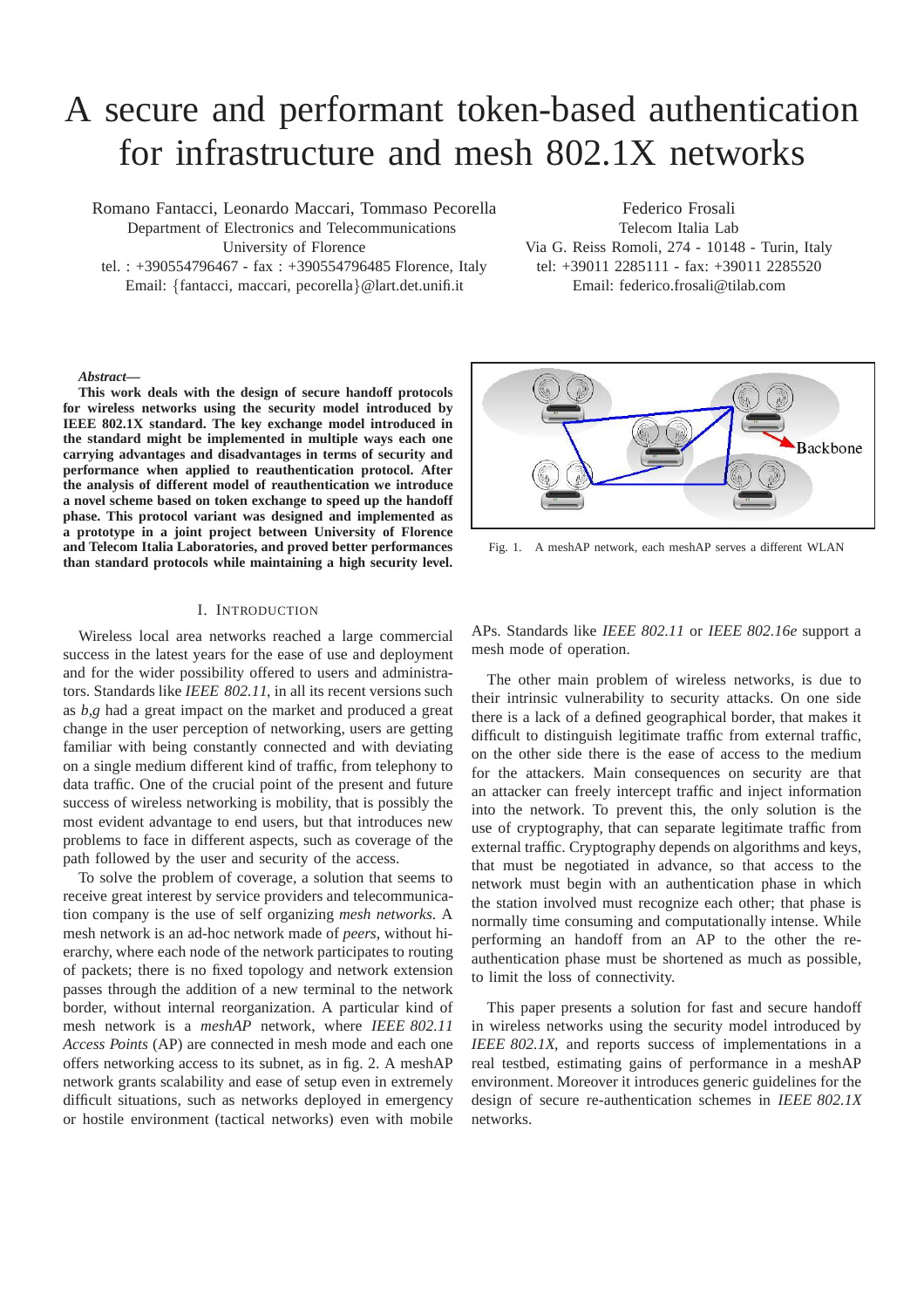# II. SECURITY GUIDELINES FOR REAUTHENTICATION IN 802.1X NETWORKS

*IEEE 802.1X* model introduces a high level security scheme for authentication and access control that has been successfully applied to *IEEE 802.11i* as well as to *IEEE 802.16e* networks. Its adoption follows the complete unsuccess of custom authentication techniques used in *IEEE 802.11* and *IEEE 802.16d*, as testified in [1], [2]. *IEEE 802.1X* defines three entities in the network, depicted in fig. 2:

- a Supplicant, *SA*, that is the client requesting access to the network.
- an Authenticator, *AA*, offering layer two connectivity to end clients. In *IEEE 802.11* networks, the AP.
- an Authentication Server, *AS*, a database containing the credentials needed to accept or deny access to clients.

The link between *AA* and *AS* depends on layer III connectivity and is provided by some security protocol like UDPbased RADIUS. Whenever *SA* enters the network, it phisically connects to *AA*, but *AA* only forwards authentication packages to *AS*. So initial authentication is carried on between *SA* and *AS* with *AA* acting only as a proxy. During this phase various authentication protocols can be used between *AS* and *SA*, authentication protocols are transported by EAP (Extensible Authentication Protocol) protocol as EAP *methods*. As an example *IEEE 802.11i* does not define a single method to be used but imposes that it must produce a bidirectional authentication and that it must generate some *fresh* shared secret (called *PMK* key) into the endpoints, *AS* and *SA*, that will be used as a proof of successfull authentication. At the end of authentication *AS* communicates to the *AA* that *SA* is an authorized machines, and moves into *AA* the shared secret. A wide used EAP method, based on certificate exchanges, is EAP-TLS that requires a 8-way handshake to produce the *PMK*. Note that in a mesh network the path from *SA* to *AS* might be several hops long, in [3] the average delay for different routing techniques in measured to be about vary from 0.37 to 3 seconds, so that EAP authentication phase might take several seconds to be performed.

Now a second phase begins, in which *SA* and *AA* derive from the *PMK* key a second key (*PTK* key in *IEEE 802.11i*) that is a link key and will be used to protect real data communications between these two parties. In *IEEE 802.11i* a 4-way handshake is used, but being a link layer communication it does not impact performance as much as EAP phase.

The same authentication takes place between APs whenever a new link is activated. This can happen often If we consider the possibility of temporary AP failures or signal loss. To have performances compatible with real applications, re-authentication procedure must be shortened.

## *A. Design Guidelines*

Whenever a station *SA* is performing an handoff between  $AA_1$  and  $AA_2$  (see fig. 2), it appears clear that phase I described before should not be repeated. Since *PMK* key is a proof of being accredited to enter the network, it should be moved to



Fig. 2. *IEEE 802.1X* scheme, in blue wireless links, in red wired links

*AA*<sup>2</sup> (maybe refreshed) but not regenerated with *AS*. Only *AS* and *AA*<sup>1</sup> own *PMK* key apart from *SA*, so it might be moved between the twAPs's or received from *AS*. It must be clear that compromission of *PMK* keys means possible compromission of all future and even past traffic of the terminal using that key (this is possible if we imagine an off-line attack with multiple attackers collecting traffic that will be deciphered once obtained the corresponding key).

Moreover, while in infrastructure networks trust relationships are easy to understand, in a mesh network they are not so easy to define. This is due to several factors: first is that terminals are constantly exposed to external attacks, so that they might be under control of an attacker, then, due to the dynamical nature of these networks, in certain circumstances it might just not be possible to identify users, even authenticated users can be malicious entities, third, introducing mobility and signall loss for APs a fast way to rebuild trust between neighbors is required. Considering the possibility of the insider enemy makes the design of security protocols extremely challenging, we outlined the following guidelines to perform a secure, performant handoff even in these situations:

- 1) APs's should not exchange *PMK* between each other, otherwise *AS* would loose control over access control. Only *AS* should move *PMK* keys.
- 2) A compromised terminal, should not be able to generate valid credentials to let other unauthorized terminals access the network (if not directly attached to the compromised one).
- 3) A compromised machine should not be able to freely gather *PMK* keys that it doesn't need. This prevents an attacker from being able to decrypt all the traffic of the network, apart from the traffic it is directly involved into, even with an off-line attack.

Designing protocols resistant to insider attackers means realizing a system that should not be completely under the attacker control even after compromission of a single machine. These guidelines enforce a policy that tries to speed down the attack and limitate the consequences over the network, waiting for other components of the security mechanisms to identify the attack, and maybe react, in a multi-fence security project, as described in [4]. Besides, it is advisable that an insider attacker should not be able to produce stronger denial